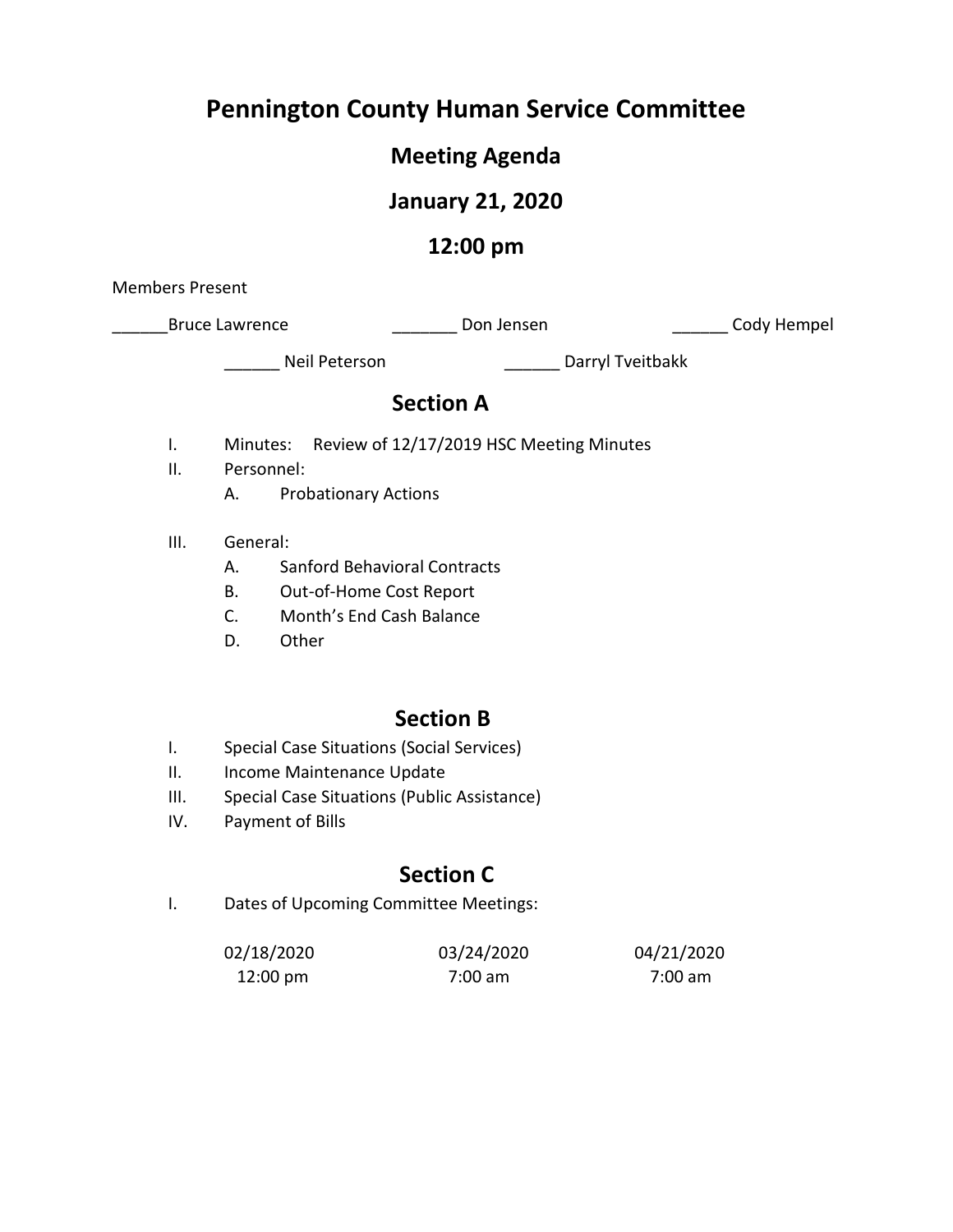A regular meeting of the Pennington County Human Service Committee was held at 12:00 pm, December 16, 2019, at Pennington County Human Services.

#### COMMITTEE MEMBERS PRESENT:

Bruce Lawrence Cody Hempel Don Jensen Neil Peterson Darryl Tveitbakk- By phone

STAFF MEMBERS PRESENT: Julie Sjostrand, Director

Scott Sommers Maureen Monson Charles Lundgren

#### **SECTION A**

#### I. MINUTES:

A. The November 19, 2019, Human Service Committee Meeting Minutes were electronically posted for review. Noting no corrections or changes, a recommendation was made to forward the Minutes to the Consent Agenda.

### II. PERSONNEL:

- A. Maureen Monson, Social Services Supervisor is scheduled to complete probation on 01/08/2020. Maureen is meeting position expectations and is successfully fulfilling job responsibilities. The Director recommends Ms. Monson be granted permanent status upon completion of the 6-month period. Upon conclusion of this presentation a recommendation was made to forward this item to the Consent Agenda.
- B. Jason Thompson, Lead Eligibility Position is scheduled to complete probation on 12/10/2019. Jason is meeting position expectations and is successfully fulfilling job responsibilities. The Director recommends Mr. Thompson be granted permanent status upon completion of the 6-month period. Upon conclusion of this presentation a recommendation was made to forward this item to the Consent Agenda.
- III. GENERAL:
	- A. The CY 2020 Tri-Valley Transportation Business Contract between Tri-Valley Opportunity Council and this agency was presented for consideration. This contract establishes rates and operation schedules for local transportation provided by the Tri-Valley Transportation Bus Service. Upon conclusion of the presentation a recommendation was made to forward this item to the Consent Agenda.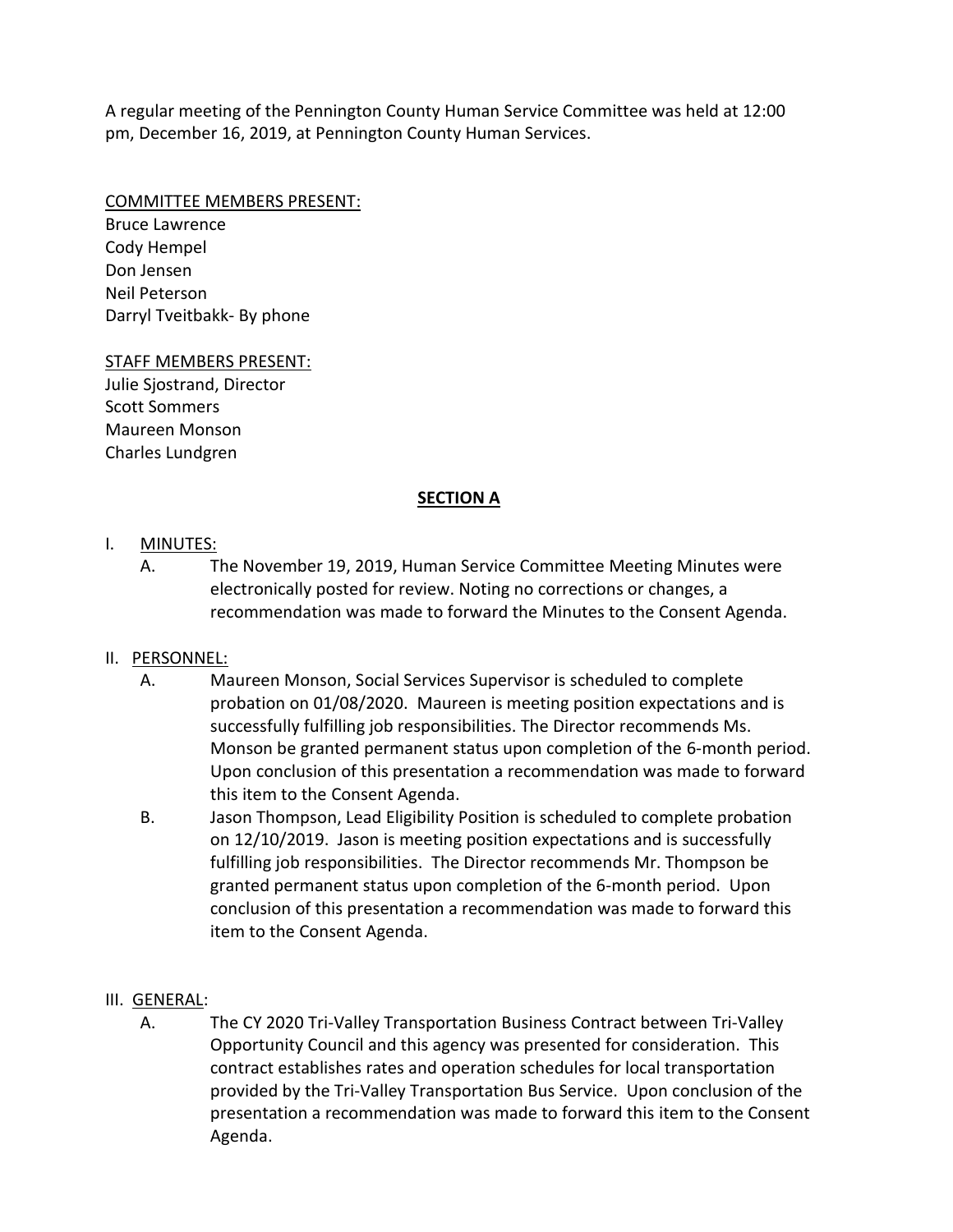- B. The CY 2020 Pennington County Family Services/Children's Mental Health Collaborative Supportive Services Agreement with Northwestern Mental Health Center, Inc. was presented for consideration. Pennington County will serve as fiscal host for this agreement and costs will be paid through collaborative funds. Upon conclusion of the presentation a recommendation was made to forward this item to the Consent Agenda.
- C. The Director informed Committee members of recent discussions with Sanford Health regarding the CY 2020 Behavioral Health (Community-Based Services/Residential/Temporary Confinement and CD Assessment) services. The Director also requested extensions of the current CY 2019 service agreements until new agreements are established. Upon conclusion of the presentation a recommendation was made to forward this item to the Consent Agenda.
- D. Agency Long Term Care Social Workers presented to the committee information on their roles and responsibilities that they fulfill in serving the elderly in Pennington County.
- E. The Out-of-Home Cost Report through November 2019 was presented for Review.
- F. Month's end cash balance for November 2019 stand at \$3,860,836.73.

### **SECTION B**

- I. No Social Service cases were presented for special case review.
- II. The Director presented the Emergency Assistance/Emergency General Assistance November 2019 report of activity. The Director also reported the Income Maintenance open case count stands at 1,763.
- III. No Income Maintenance cases were presented for special case consideration.
- IV. A listing of bills presented for payment was reviewed. A recommendation for payment of the bills was forwarded to the Consent Agenda.

### **SECTION C**

Be it resolved that the foregoing record is a true and accurate recording of the official actions and recommendations of the Human Service Committee for Pennington County and, as such, constitutes the official minutes thereof.

Chair: \_\_\_\_\_\_\_\_\_\_\_\_\_\_\_\_\_\_\_\_\_\_\_\_\_\_

Attest: \_\_\_\_\_\_\_\_\_\_\_\_\_\_\_\_\_\_\_\_\_\_\_\_\_\_

NEXT COMMITTEE MEETING: January 21, 2020, at 12:00 p.m.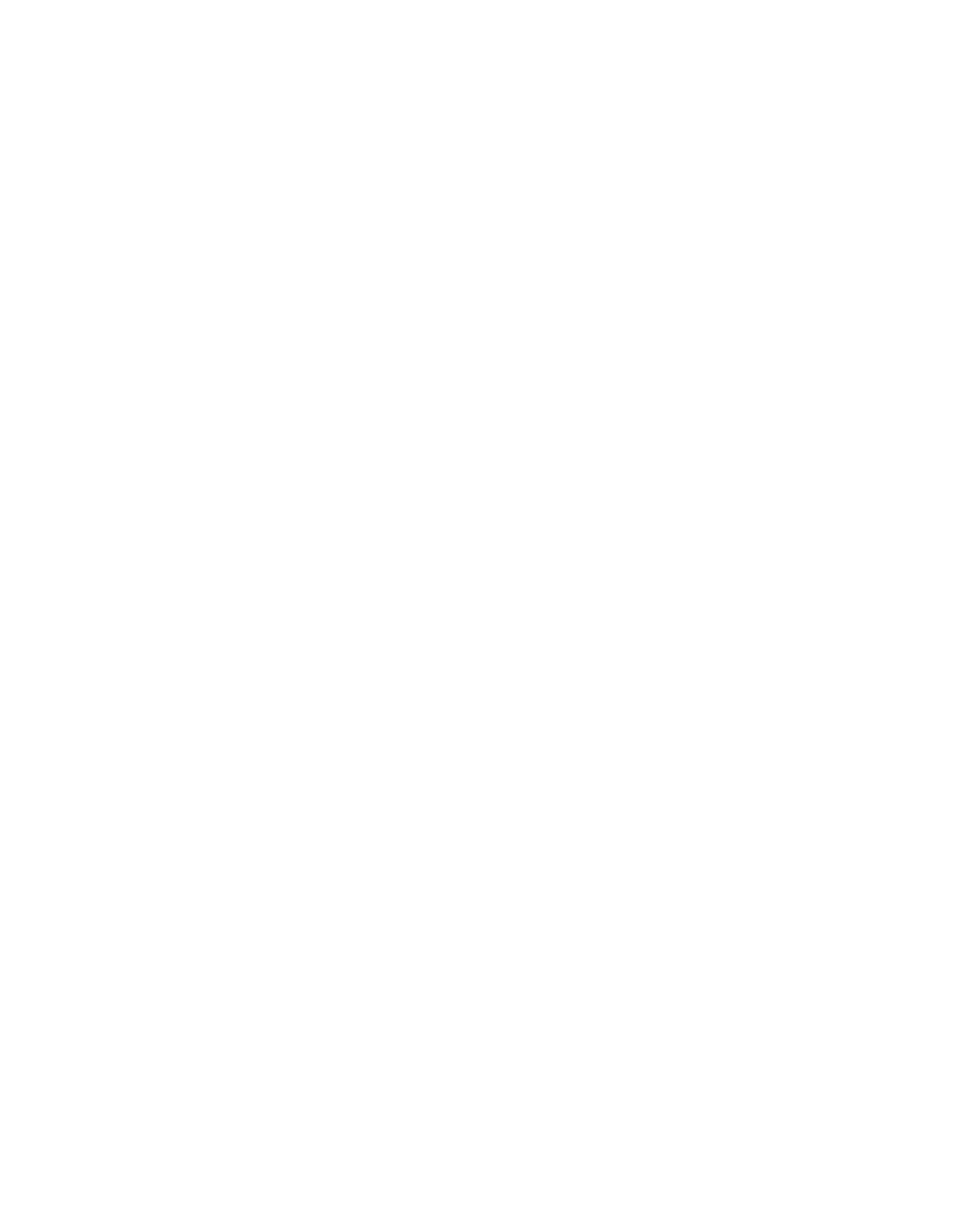|           | 2010         | 2011         | 2012         | 2013         | 2014         | 2015         | 2016         | 2017         | 2018         | 2019         |
|-----------|--------------|--------------|--------------|--------------|--------------|--------------|--------------|--------------|--------------|--------------|
| January   | 929,075.49   | 1,197,979.30 | 1,389,512.16 | 1,271,780.24 | 1,417,880.34 | 1,647,300.14 | 1,814,014.90 | 2,182,630.66 | 2,271,729.26 | 2,772,063.80 |
| February  | 903,465.27   | 1,157,578.43 | 1,331,478.96 | 1,198,866.83 | 1,307,072.82 | 1,618,976.04 | 1,801,985.24 | 2,138,616.83 | 2,176,762.19 | 2,732,919.27 |
| March     | 810,094.43   | 1,096,732.38 | 1,165,062.80 | 1,062,709.62 | 1,159,500.45 | 1,375,360.09 | 1,655,070.89 | 1,800,227.71 | 1,844,672.30 | 2,547,429.81 |
| April     | 506,305.55   | 825,804.92   | 819,532.72   | 808,225.65   | 930,693.70   | 1,088,964.93 | 1,347,248.60 | 1,539,707.40 | 1,525,256.03 | 2,361,226.50 |
| May       | 447,916.22   | 768,561.39   | 678,196.10   | 552,664.08   | 693,604.86   | 961,748.47   | 1,294,231.42 | 1,426,858.37 | 1,528,544.15 | 2,327,158.79 |
| June      | 1,253,180.74 | 1,615,579.53 | 1,560,001.28 | 336,353.50   | 1,534,085.80 | 1,932,135.73 | 2,330,176.40 | 2,576,374.42 | 2,692,513.93 | 3,462,928.17 |
| July      | 1,327,951.41 | 1,313,679.13 | 1,659,331.53 | 1,693,689.91 | 1,538,687.96 | 2,047,715.90 | 2,367,725.88 | 2,650,496.79 | 2,874,408.12 | 3,554,336.75 |
| August    | 1,312,090.88 | 1,599,387.92 | 1,694,786.46 | 1,636,358.00 | 1,483,015.19 | 2,097,897.09 | 2,427,610.70 | 2,600,332.14 | 2,749,859.99 | 3,531,954.80 |
| September | 1,094,067.41 | 1,349,316.27 | 1,431,613.15 | 1,468,683.30 | 1,236,816.55 | 1,844,296.27 | 2,121,578.06 | 2,362,913.96 | 2,518,750.84 | 3,294,188.08 |
| October   | 954,484.86   | 1,188,529.69 | 1,116,275.87 | 1,174,910.46 | 919,650.64   | 1,492,630.60 | 1,866,987.16 | 2,133,041.74 | 2,198,557.64 | 3,270,530.55 |
| November  | 1,422,560.89 | 1,732,295.38 | 877,736.63   | 1,756,882.42 | 1,900,971.24 | 2,213,985.52 | 2,638,930.35 | 2,642,643.71 | 3,070,756.97 | 3,860,836.73 |
| December  | 1,377,405.92 | 1,588,551.10 | 1,485,681.91 | 1,678,723.86 | 1,833,528.58 | 2,083,484.81 | 2,395,704.36 | 2,513,770.14 | 2,970,003.64 | 3,606,171.73 |

### **Human Service's Month End Balance**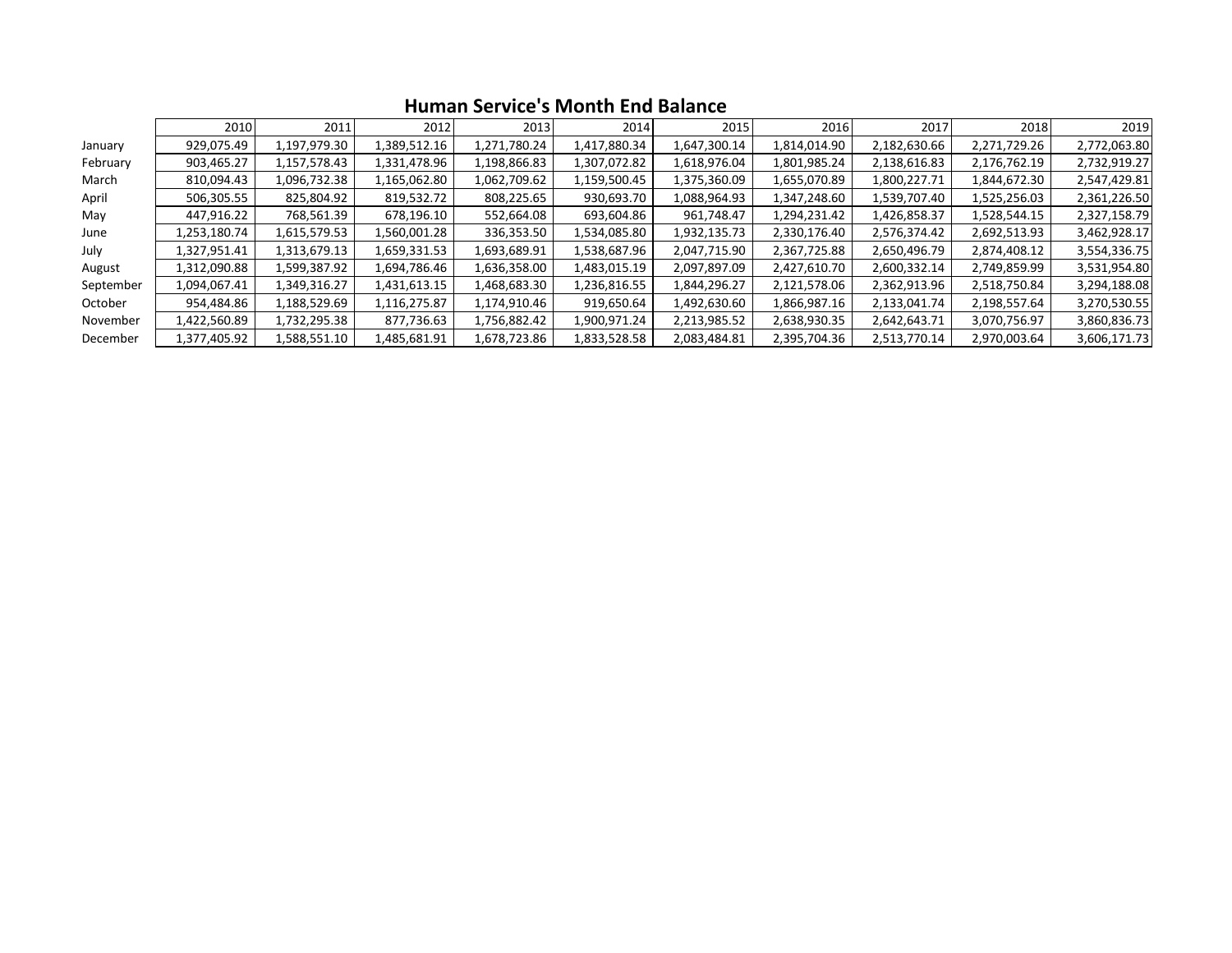|                         |               | January          | February         | March              | April              | May               | June                | July               | August             | September          | October           | November          | December       | <b>YTD</b>              | 2018                | Change   |
|-------------------------|---------------|------------------|------------------|--------------------|--------------------|-------------------|---------------------|--------------------|--------------------|--------------------|-------------------|-------------------|----------------|-------------------------|---------------------|----------|
| Expense                 |               | 2019             | 2019             | 2019               | 2019               | 2019              | 2019                | 2019               | 2019               | 2019               | 2019              | 2019              | 2019           |                         |                     |          |
| Foster Care             | \$            | 7,196.74 \$      | 3,233.92 \$      | 4,614.70 \$        | 4,346.82 \$        | 4,591.20 \$       | 5,498.49 \$         | 3,297.66 \$        | $6,121.44$ \$      | $3,242.29$ \$      | 4,301.48 \$       | $3,225.97$ \$     | 4,967.65 \$    | 54,638.36 \$            | 173,331.02          | $-68.5%$ |
| Rule 4                  | \$            | $-5$             | 2,396.30 \$      | $2,164.40$ \$      | 2,396.30 \$        | $-5$              | $\sim$              | \$                 | $-5$               | $-5$               | $-5$              | $-5$              | $-5$           | $6,957.00$ \$           | 29,928.21           | $-76.8%$ |
| Rule 8                  |               | $\mathsf{S}$     | $-5$             | $\sim$             | Ŝ.                 | 597.00 \$         | $\sim$ $-$          | s.                 | $-5$               | $-5$               |                   | S.                | $-5$           | 597.00 \$               | 26,181.04           | $-97.7%$ |
| Rule 5                  | Ŝ.            | $4,367.51$ \$    | 4,420.29 \$      | 4,122.44           | \$                 | $-5$              | $1,030.68$ \$       | 8,981.64           |                    |                    |                   |                   | - \$<br>$\sim$ | 22,922.56 \$            | 3,012.20            | 661.0%   |
| Corrections             | Ŝ.            | $9,815.00$ \$    | 10,445.00 \$     | 8,400.00 \$        | 10,662.00          | 15,295.00 \$      | 14,796.00 \$        | 8,060.00 \$        | 8,502.00           | 7,482.00           | 9,002.00          | 14,937.00 \$      | 14,054.00 \$   | 131,450.00 \$           | 178,318.25          | $-26.3%$ |
| Adoption Aid            | Ŝ.            | $\sim$ $ \sim$   |                  | <sup>\$</sup>      | 2,377.58           |                   | 354.00              |                    |                    |                    |                   |                   | $-5$           | $2,731.58$ \$           | 1,998.00            | 36.7%    |
| Totals                  | \$            | 21,379.25 \$     | 20,495.51 \$     | 19,301.54 \$       | 19,782.70 \$       | 20,483.20 \$      | 21,679.17 \$        | 20,339.30 \$       | 14,623.44 \$       | 10,724.29 \$       | 13,303.48 \$      | 18,162.97 \$      | 19,021.65 \$   | 219,296.50 \$           | 412,768.72          | $-46.9%$ |
| Revenue                 |               |                  |                  |                    |                    |                   |                     |                    |                    |                    |                   |                   |                |                         |                     |          |
| Reimburse               | $\frac{1}{2}$ | 891.17 \$        | 923.97 \$        | $911.88 \quad $$   | $911.88 \quad $$   | 72.88 \$          | 864.00 \$           | 1,705.00 \$        | $-5$               | $-5$               | 144.00 \$         | $-5$              | $-5$           | $6,424.78$ \$           | 20,982.65           | $-69.4%$ |
| MH Recovery             |               | -\$              | $\sim$ $-$       |                    |                    |                   |                     |                    |                    |                    |                   |                   | Ŝ.             | $-5$                    | $\sim$              | #DIV/0!  |
| 4E Recovery             |               | \$               | 5,173.00         |                    | $\mathsf{S}$       | 2,049.00          | \$                  | S.<br>$\sim$       | 1,419.00           |                    |                   | $-5$              | 1,487.00 \$    | $10,128.00$ \$          | 24,660.00           | $-58.9%$ |
| <b>NFC Settlement</b>   |               |                  |                  |                    |                    |                   |                     |                    |                    |                    |                   |                   | Ś.             | $-5$                    | 18,825.00           |          |
| <b>Totals</b>           | -\$           | $891.17$ \$      | $6,096.97$ \$    | $911.88 \quad $$   | $911.88$ \$        | 2,121.88 \$       | 864.00 \$           | $1,705.00$ \$      | $1,419.00$ \$      | $-5$               | 144.00 \$         | $-5$              | 1,487.00 \$    | 16,552.78 \$<br>- S     | 64,467.65<br>$\sim$ | $-74.3%$ |
| Net Expense             | -Ś            | 20,488.08 \$     | 14,398.54 \$     | 18,389.66 \$       | 18,870.82 \$       | 18,361.32 \$      | 20,815.17 \$        | 18,634.30 \$       | 13,204.44 \$       | $10,724.29$ \$     | 13,159.48 \$      | 18,162.97 \$      | 17,534.65 \$   | 202,743.72 \$           | 348,301.07          | $-41.8%$ |
|                         |               |                  |                  |                    |                    |                   |                     |                    |                    |                    |                   |                   |                |                         |                     |          |
| 2018 Totals             | \$            | 35,448.65 \$     | 63,270.36 \$     | 61,788.82 \$       | 36,195.34 \$       | 23,845.12 \$      | 17,949.84 \$        | 10,692.30 \$       | 21,618.95 \$       | 19,223.33 \$       | 12,548.84 \$      | 20,673.42 \$      | 25,247.10      |                         |                     |          |
| <b>YTD Change</b>       | -\$           | $(14,960.57)$ \$ | $(63,832.39)$ \$ | $(107, 231.55)$ \$ | $(124, 556.07)$ \$ | $(130,039.87)$ \$ | $(127, 174.54)$ \$  | $(119, 232.54)$ \$ | $(127, 647.05)$ \$ | $(136, 146.09)$ \$ | $(135,535.45)$ \$ | $(138,045.90)$ \$ | (145, 758.35)  |                         |                     |          |
|                         |               |                  |                  |                    |                    |                   |                     |                    |                    |                    |                   |                   |                |                         |                     |          |
|                         |               | 2018             | 2018             | 2018               | 2018               | 2018              | 2018                | 2018               | 2018               | 2018               | 2018              | 2018              | 2018           |                         |                     |          |
|                         |               | January          | February         | March              | April              | May               | June                | July               | August             | September          | October           | November          | December       | <b>YTD</b>              |                     |          |
| Expense                 |               |                  |                  |                    |                    |                   |                     |                    |                    |                    |                   |                   |                |                         |                     |          |
| Foster Care             | \$            | 20,422.62 \$     | 21,938.13 \$     | 16,419.01          | 18138.79           | 15188.92          | 17235.44            | 10243.67           | 9966.44            | 15224.34           | 10223.73          | 11520.88          | 6809.05 \$     | 173,331.02              |                     |          |
| Rule 4                  | \$.           | $2,310.43$ \$    | $2,343.60$ \$    | 2,116.80           | 3006.07            | 2909.1            | 4149.04             | 2909.1             | 3138.44            | 2398.04            |                   | 2361.89           | 2285.7 \$      | 29,928.21               |                     |          |
| Rule 8                  | Ŝ.            | $-5$             | 18,528.00 \$     | 2,406.00           |                    |                   | 597                 |                    | 995                | 995                | 995               |                   | 1194 \$        | 26,181.04               |                     |          |
|                         |               |                  |                  |                    |                    |                   |                     |                    |                    |                    |                   |                   |                |                         |                     |          |
| Rule 5                  |               |                  |                  |                    |                    | $\mathbf 0$       | $\mathbf 0$         |                    |                    |                    |                   |                   | $3012.2$ \$    | 3,012.20                |                     |          |
| Corrections             | - \$          | 13,041.00 \$     | 23,798.00 \$     | 43,146.09          | 16791              | 17470             | 15818               | 8900               | 9402               | 2406               | 2724              | 11732.16          | 13090 \$       | 178,318.25              |                     |          |
| <b>Adoption Aid</b>     | \$            | 1,998.00         |                  |                    |                    |                   |                     |                    |                    |                    |                   |                   | 0 <sub>s</sub> | 1,998.00                |                     |          |
| Totals                  | \$            | 37,772.05 \$     | 66,607.73 \$     | 64,087.90 \$       | 37,935.86 \$       | 35,568.02 \$      | 37,799.48 \$        | 22,052.77 \$       | 23,501.88 \$       | $21,023.38$ \$     | 13,942.73 \$      | 25,614.93 \$      | $26,390.95$ \$ | 412,768.72              |                     |          |
| Revenue                 |               |                  |                  |                    |                    |                   |                     |                    |                    |                    |                   |                   |                |                         |                     |          |
| Reimburse               | \$            | 2,794.44 \$      | $3,163.37$ \$    | 2,299.08 \$        | 1,740.52 \$        | 977.90 \$         | $1,225.64$ \$       | 2,006.47 \$        | 1,882.93 \$        | 1,800.05 \$        | 1,393.89 \$       | 554.51 \$         | $1,143.85$ \$  | 20,982.65               |                     |          |
| MH Recovery             |               | \$               | $\sim$           |                    |                    |                   |                     |                    |                    |                    |                   |                   | -\$            | $\sim 100$ km s $^{-1}$ |                     |          |
| 4E Recovery             |               | \$               | 174.00           |                    | \$                 | 10,745.00         | $\ddot{\mathsf{S}}$ | 9,354.00           |                    |                    |                   | 4,387.00          | \$             | 24,660.00               |                     |          |
| <b>NFC Sewettlement</b> |               |                  |                  |                    |                    |                   | 18,624.00           |                    |                    |                    |                   |                   | $201.00$ \$    | 18,825.00               |                     |          |
| Totals                  | \$            | 2,794.44 \$      | $3,337.37$ \$    | 2,299.08 \$        | $1,740.52$ \$      | 11,722.90 \$      | 19,849.64 \$        | $11,360.47$ \$     | $1,882.93$ \$      | $1,800.05$ \$      | $1,393.89$ \$     | $4,941.51$ \$     | 1,344.85 \$    | 64,467.65               |                     |          |
|                         |               |                  |                  |                    |                    |                   |                     |                    |                    |                    |                   |                   | $\Omega$       |                         |                     |          |
| Net Expense             | $\prec$       | 34,977.61 \$     | 63,270.36 \$     | 61,788.82 \$       | 36,195.34 \$       | 23,845.12 \$      | 17,949.84 \$        | 10,692.30 \$       | $21,618.95$ \$     | 19,223.33 \$       | 12,548.84 \$      | 20,673.42 \$      | 25,046.10 \$   | 348,301.07              |                     |          |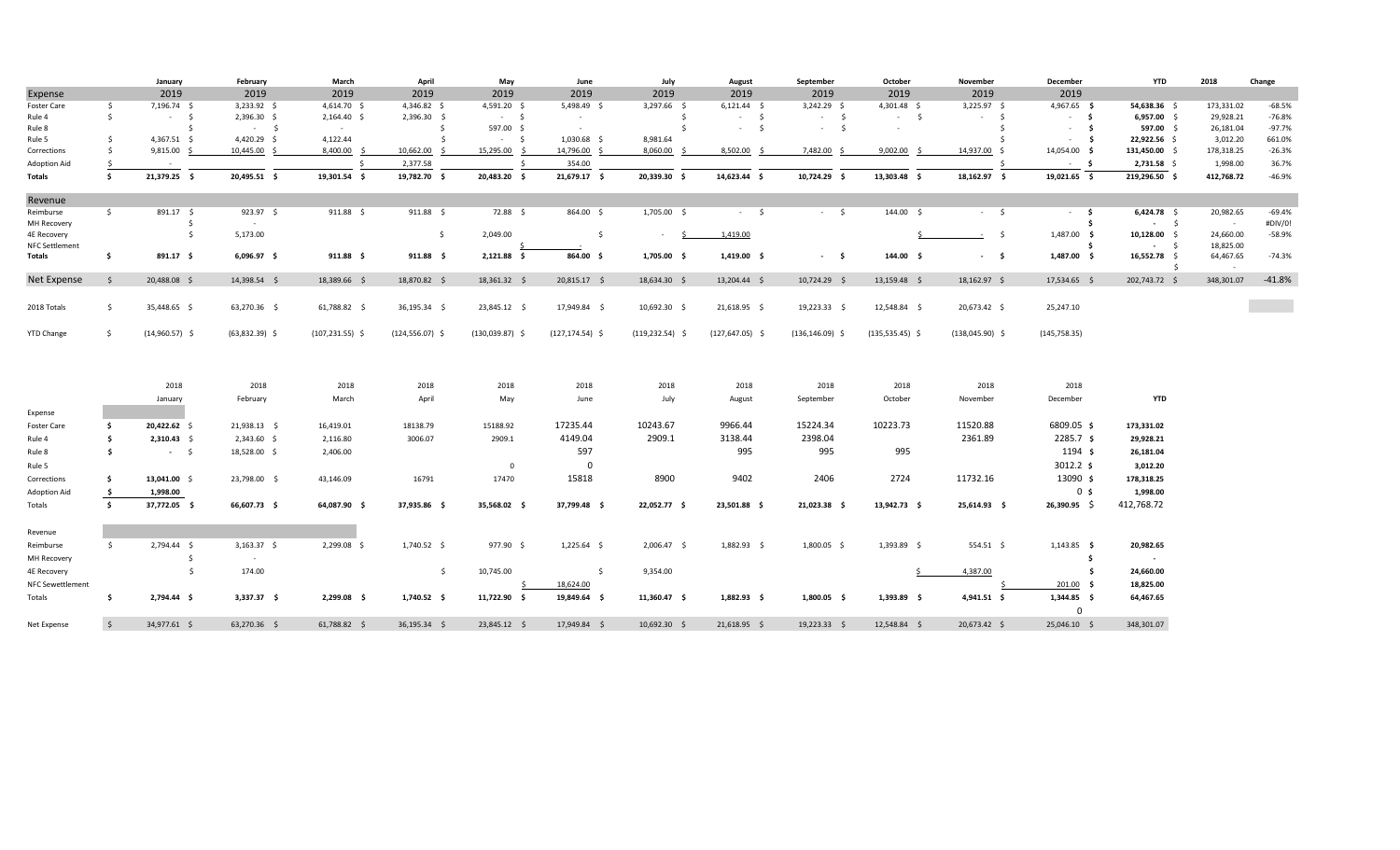Emergency Requests Related to Potential Evictions/Housing and Utilities Emergency Assistance/Emergency General Assistance **Pennington County Human Services** December-19

| pprovals      |             |      |                   |                        |          |                                   |                         | Date of       |
|---------------|-------------|------|-------------------|------------------------|----------|-----------------------------------|-------------------------|---------------|
| Wilidigit     | <u>Eile</u> | Case | Request           | Employment             | Children | Number of   Amount and<br>Purpose | Agency<br><b>Action</b> | <b>Action</b> |
| Worker        | <b>Date</b> |      |                   | <b>Status</b>          |          |                                   |                         |               |
|               |             |      |                   |                        |          | \$749.46 to                       |                         |               |
|               |             |      |                   | adult: employed part   |          | prevent                           |                         |               |
|               |             |      |                   | ime. MFIP              |          | 2 eviction.                       | Approved EA.            | 12/12/2019    |
| 157554        | 12/10/2019  |      | 559312 Housing    |                        |          | \$750 to help                     |                         |               |
|               |             |      |                   |                        |          | with overdue                      |                         |               |
|               |             |      |                   |                        |          | elect bill;                       |                         |               |
|               |             |      |                   |                        |          |                                   |                         |               |
|               |             |      |                   | adult; receiving       |          | client will pay                   |                         |               |
|               |             |      |                   | <b>Norkmen's Comp:</b> |          | remainder                         |                         |               |
|               |             |      |                   | \$1,400 and CS monies: |          | amount of:                        |                         |               |
|               |             |      |                   |                        |          | \$796.65                          | Approved EA.            | 12/24/2019    |
| 157517        | 12/23/2019  |      | 701665 Elect Bill | \$650.00               |          |                                   |                         |               |
|               |             |      |                   |                        |          | EA                                | \$1,499.46              |               |
|               |             |      |                   |                        |          | EGA                               | \$0.00                  |               |
|               |             |      |                   |                        |          |                                   |                         |               |
| <b>NTOTAL</b> |             |      |                   |                        |          |                                   |                         |               |

| Denials     |                         |                 |                     |                      |          |                                 | Agency                      | Date of       |
|-------------|-------------------------|-----------------|---------------------|----------------------|----------|---------------------------------|-----------------------------|---------------|
| Eligibility | File                    | Case            | <b>Request</b>      | Employment           | Children | Number of Amount and<br>Purpose | <b>Action</b>               | <b>Action</b> |
| Worker      | Date                    |                 |                     | <b>Status</b>        |          |                                 |                             |               |
|             |                         |                 |                     | adult: on leave from |          |                                 | Denied EA - client withdrew | 12/2/2019     |
|             | 11/12/2019              | 1469634 Unknown |                     | $\frac{1}{1}$ ob     |          | 3 Unknown                       |                             |               |
| X157540     |                         |                 |                     |                      |          |                                 | Denied EGA - no verified    |               |
|             |                         |                 |                     |                      |          | OlUnknown                       | emergency + not cost eff.   | 12/5/2019     |
| V157540     | 12/4/2019               |                 | 1755834 Unknown     | adult: unemployed    |          |                                 |                             | 12/11/2019    |
|             |                         |                 |                     | adult: unemployed    |          | Unknown                         | Denied EGA - not cost eff.  |               |
| X157540     | 12/10/2019              |                 | 177649 Heat/Furnace |                      |          |                                 | Denied EGA - no             |               |
|             |                         |                 |                     |                      |          |                                 |                             | 12/16/2019    |
|             |                         |                 |                     | adult: employed      |          | <b>INone</b>                    | emergency                   |               |
| IX157540    | 12/16/2019 2349269 None |                 |                     |                      |          |                                 | Denied EA - no verified     |               |
|             |                         |                 |                     | adults: 1 employed,  |          |                                 |                             | 12/23/2019    |
|             |                         |                 |                     | inemployed           |          | 1lUnknown                       | emergency                   |               |
| X157540     | 11/22/2019              | 2339178 Rent    |                     |                      |          |                                 |                             |               |
|             |                         |                 |                     |                      |          |                                 |                             |               |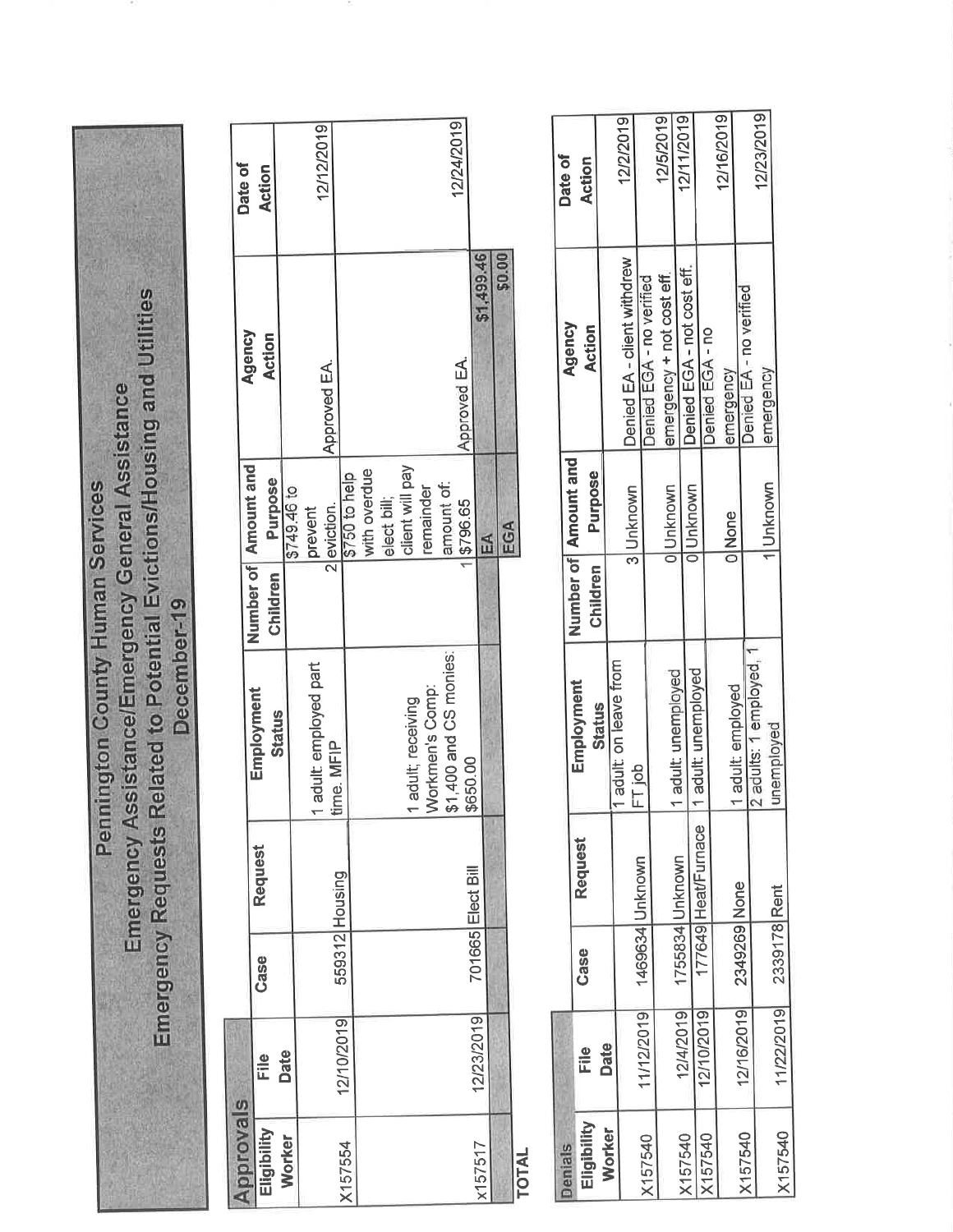| Pennington County Human Services | Emergency Assistance/Emergency General Assistance | Emergency Requests Related to Potential Evictions/Housing and Utilities | January - December 2019 |
|----------------------------------|---------------------------------------------------|-------------------------------------------------------------------------|-------------------------|
|                                  |                                                   |                                                                         |                         |
|                                  |                                                   |                                                                         |                         |
|                                  |                                                   |                                                                         |                         |

 $\sim$ 

| <b>Approval Totals per Month</b> |                                            |        |          |    |                   |                                                                      |     |                   |          | Nov        | Dec                 |
|----------------------------------|--------------------------------------------|--------|----------|----|-------------------|----------------------------------------------------------------------|-----|-------------------|----------|------------|---------------------|
|                                  |                                            |        |          |    |                   | Jul                                                                  | Aug | <b>Sep</b>        | Oct      |            |                     |
|                                  | Feb                                        | Mar    | Apr      | Ve | Jun               |                                                                      |     |                   |          |            | \$508.00 \$1,499.46 |
| Jan                              |                                            |        |          |    |                   |                                                                      |     | \$0.00 \$1,736.43 | \$0.00   |            |                     |
|                                  |                                            |        |          |    |                   | \$2,223.22                                                           |     |                   |          |            |                     |
|                                  | \$0.00                                     | \$0.00 | \$750.00 |    | 195.00 \$2,305.66 |                                                                      |     |                   |          | \$9,840.93 | \$11,340.39         |
| \$1,122.62                       |                                            |        |          |    |                   | $3.067.62$ \$5,373.28 \$7,596.50 \$7,596.50 \$9,332.93 \$9,332.93 \$ |     |                   |          |            |                     |
|                                  |                                            |        |          |    |                   |                                                                      |     |                   |          |            |                     |
| Lettive Total                    | $$1,122.62$ $$1,122.62$ $$1,872.62$ $$3.6$ |        |          |    |                   |                                                                      |     |                   |          |            |                     |
|                                  |                                            |        |          |    |                   |                                                                      |     |                   |          |            |                     |
|                                  |                                            |        |          |    |                   |                                                                      |     |                   |          | Nou        | Dec                 |
|                                  |                                            |        |          |    |                   |                                                                      |     |                   | $\sim 4$ |            |                     |

|     |           |          |          |        |        |          | $\overline{5}$ | Aug      | dac                                                    | วีย       | <b>NANI</b> | )<br>)<br>] |
|-----|-----------|----------|----------|--------|--------|----------|----------------|----------|--------------------------------------------------------|-----------|-------------|-------------|
|     |           | Eeb      | Viar     | Apr    | VBI    | Jun      |                |          |                                                        |           |             |             |
|     | Jan       |          |          |        |        |          |                |          | \$0.00]                                                | \$0.00    | \$0.00      | \$0.00]     |
|     |           |          |          |        | \$0.00 | \$540.00 | \$912.32       | \$244.70 |                                                        |           |             |             |
|     | $-596.0c$ | \$0.00   | \$0.00   | \$0.00 |        |          |                |          |                                                        |           | \$2,293.02  | \$2,293.02  |
| EGA |           |          |          |        |        |          |                |          |                                                        | S2,293.02 |             |             |
|     |           |          | \$596.00 | 596.00 |        |          |                |          | \$596.00 \$1,136.00 \$2,048.32 \$2,293.02 \$2,293.02 + |           |             |             |
|     |           | \$596.00 |          |        |        |          |                |          |                                                        |           |             |             |
|     |           |          |          |        |        |          |                |          |                                                        |           |             |             |

œ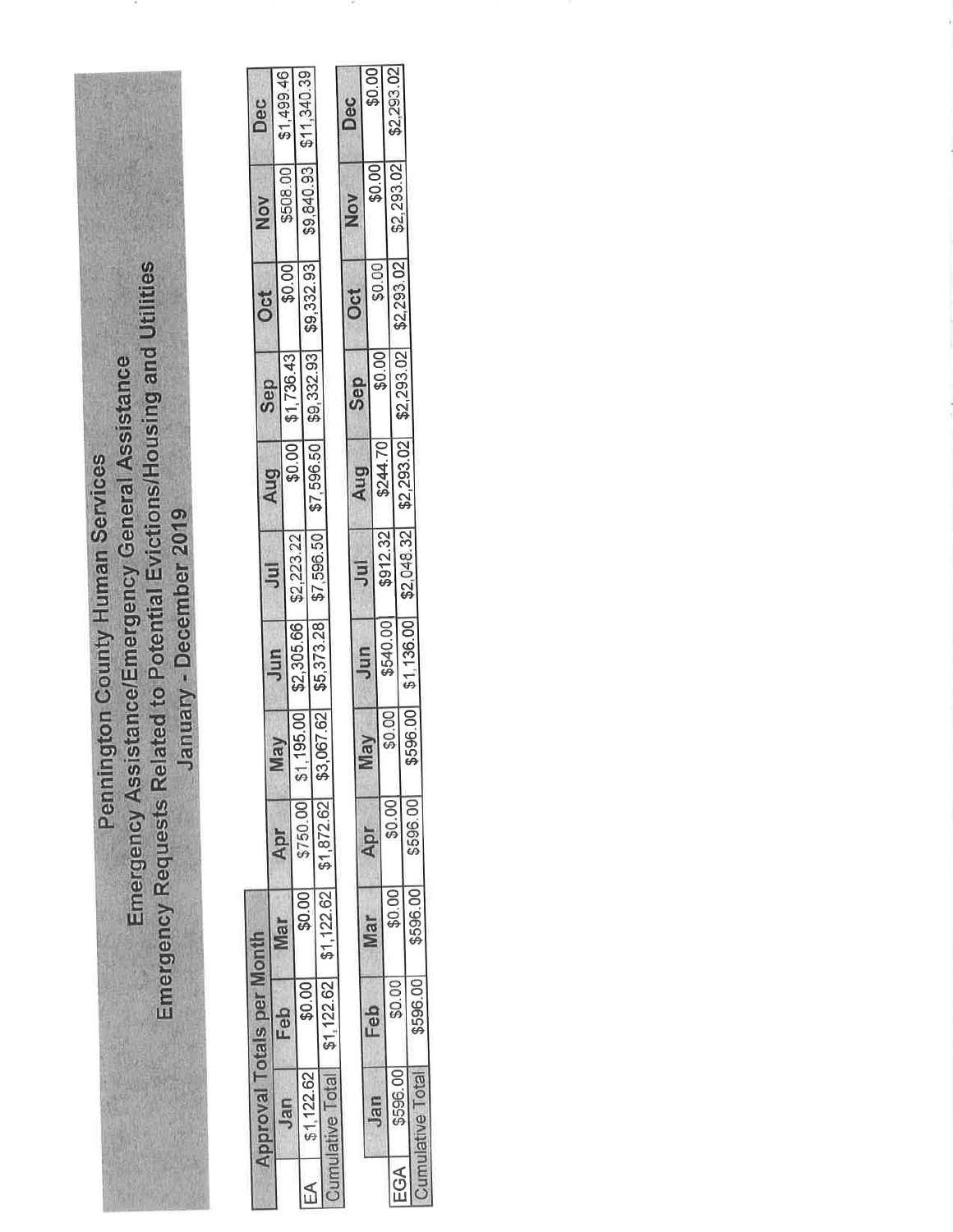Pennington County Human Services Income Maintenance Unit Active Cases by Program **Dec-19** 

|                  | #Cases         | 一五日井           | # Adults        | # Children |                                        |
|------------------|----------------|----------------|-----------------|------------|----------------------------------------|
|                  |                |                |                 |            |                                        |
|                  | $\frac{1}{2}$  | 102            | 34              |            | 68 Minnesota Family Investment Program |
|                  |                |                |                 |            | 8 Diversionary Work Program            |
| <b>NNC</b>       | ഥ              | $\overline{4}$ |                 |            |                                        |
|                  | $\overline{4}$ | $\frac{4}{3}$  |                 |            | <b>I</b> General Assistance            |
| λς               |                |                |                 |            |                                        |
| <b>GRH</b>       | 47             | $\bar{4}$      | $\overline{47}$ |            | 1 Group Residential Housing            |
|                  |                |                |                 |            |                                        |
| <b>ASA</b>       | 57             | 58             | 58              |            | <b>O Minnesota Supplement Aid</b>      |
|                  |                |                |                 |            |                                        |
|                  |                |                |                 |            | 5 Emergency Assistance                 |
|                  |                |                |                 |            |                                        |
| $\frac{1}{2}$ GA |                |                |                 |            | <b>JEmergency General Assistance</b>   |
|                  |                |                |                 |            |                                        |
| <b>NTA</b>       | 196            | 273            | 192             | 81         |                                        |
|                  |                |                |                 |            |                                        |

|                | í<br>$\overline{p}$   | ה<br>ז<br>ŋ | 534 | <b>A</b><br>Alberta<br>$\ddotsc$<br>263<br>ì |
|----------------|-----------------------|-------------|-----|----------------------------------------------|
| ֧֧֧֓֟֓֟֓֓֓֓׆֬֓ | .<br>ት<br>ተ<br>ì<br>İ |             |     |                                              |

| <b>Balli</b> Vdle  |      |                          |     |                                                                  |
|--------------------|------|--------------------------|-----|------------------------------------------------------------------|
|                    | 509  | $\frac{5}{9}$            | 435 | 84   Medical Assistance                                          |
| MA (MAXIS)         |      |                          |     |                                                                  |
|                    | ĊΣ   | ဖ                        | œ   | Ollnstitute for Mental Disease                                   |
| $\frac{1}{2}$      |      |                          |     | ol Qualified Medicare Beneficiary (Medicare Savings Program)     |
|                    | 232  | 232                      | 232 |                                                                  |
| aMB                |      |                          |     |                                                                  |
|                    | 84   | $\overline{68}$          | 68  | IService Limited Medicare Beneficiary (Medicare Savings Program) |
| <b>SLMB</b>        |      |                          |     |                                                                  |
|                    |      |                          |     | 1 QI-1 (Medicare Savings Program)                                |
| $\frac{1}{2}$      |      |                          |     |                                                                  |
|                    | 761  | .519                     |     | - Medical Assistance (as of 1/3/2020)                            |
| MFTS/MNsure        |      |                          |     |                                                                  |
|                    |      | <u>ნ</u>                 |     | - MinnesotaCare (as of 1/3/2020)                                 |
| <b>ICRE (METS)</b> |      |                          |     |                                                                  |
| <b>N1O</b>         | .627 | 424 <br>$\mathrel{\sim}$ | 760 |                                                                  |
|                    |      |                          |     |                                                                  |
|                    |      |                          |     |                                                                  |